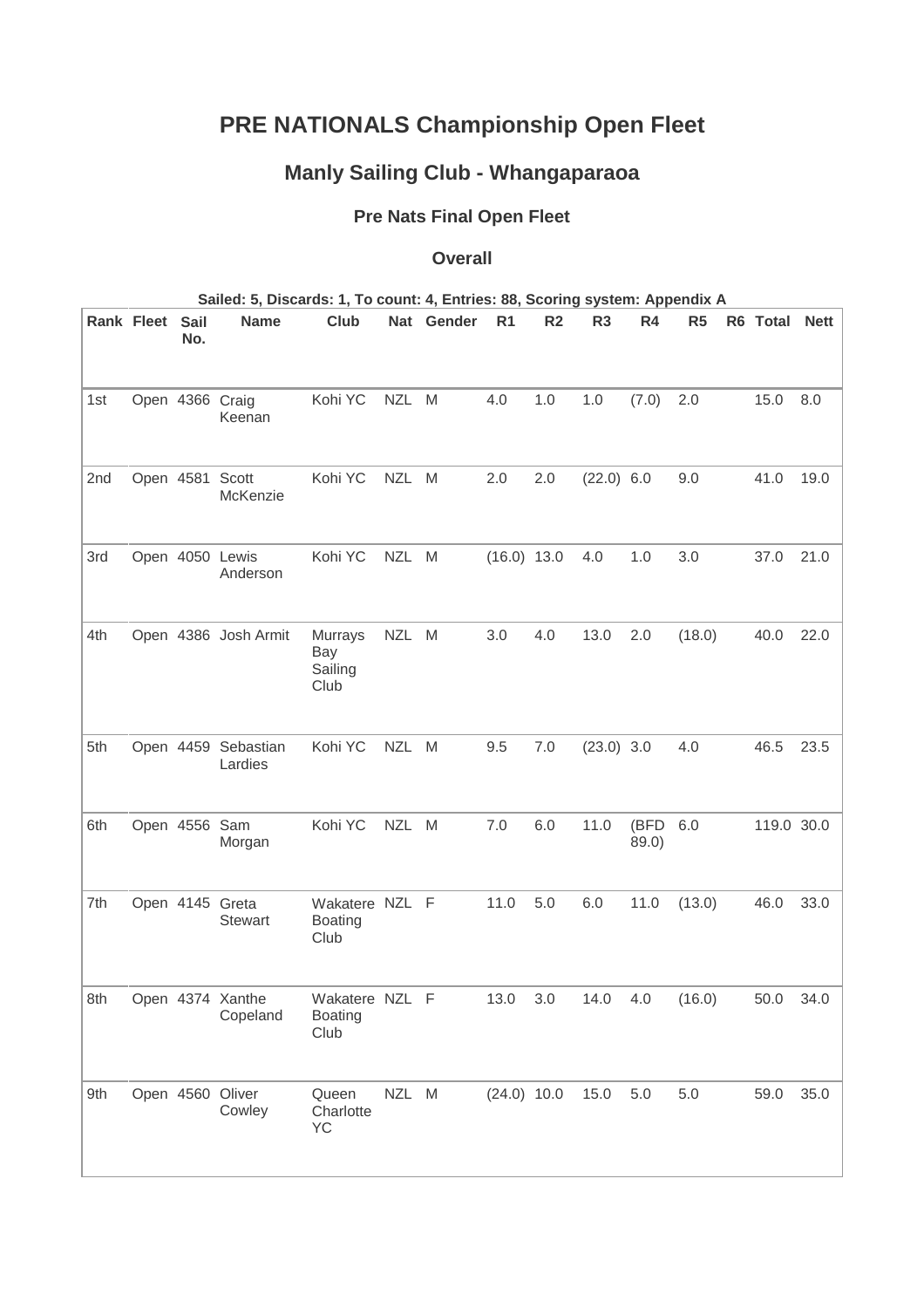| 10th |                | Open 4232 Karensa<br>Jennings            | Murrays<br>Bay<br>Sailing<br>Club       | NZL F      |   | 5.0           | (BFD<br>89.0) | 2.0           | 17.0          | 12.0   | 125.0 36.0 |      |
|------|----------------|------------------------------------------|-----------------------------------------|------------|---|---------------|---------------|---------------|---------------|--------|------------|------|
| 11th |                | Open 4534 Jordan<br>Stevenson            | Wakatere NZL<br><b>Boating</b><br>Club  |            | M | 8.0           | 8.0           | 10.0          | (15.0) 10.0   |        | 51.0       | 36.0 |
| 12th |                | Open 4555 Patrick<br>Morgan              | Kohi YC                                 | NZL M      |   | $(28.0)$ 20.0 |               | 9.0           | 10.0          | 7.0    | 74.0       | 46.0 |
| 13th | Open 4499      | Jackson<br>Keon                          | Murrays<br>Bay<br>Sailing<br>Club       | <b>NZL</b> | M | 9.5           | 16.0          | 3.0           | (BFD<br>89.0) | 24.0   | 141.5 52.5 |      |
| 14th | Open 4523 Sean | Herbert                                  | Manly<br><b>SC</b>                      | <b>NZL</b> | M | $(48.0)$ 11.0 |               | 34.0          | 8.0           | 1.0    | 102.0 54.0 |      |
| 15th |                | Open 4498 Sam Bacon                      | Worser<br>Bay<br><b>Boating</b><br>Club | NZL M      |   | 1.0           | (BFD<br>89.0) | 24.0          | 12.0          | 17.0   | 143.0 54.0 |      |
| 16th |                | Open 4448 Ben Baynes                     | Charteris<br>Bay<br>Yacht<br>Club       | NZL M      |   | 15.0          | 15.0          | $(27.0)$ 13.0 |               | 14.0   | 84.0       | 57.0 |
| 17th |                | Open 4545 Courtney<br>Reynolds-<br>Smith | Murrays<br>Bay<br>Sailing<br>Club       | NZL F      |   | 18.0          | 12.0          | 7.0           | 24.0          | (28.0) | 89.0       | 61.0 |
| 18th | Open 4496 Ben  | Paterson                                 | Kohi YC                                 | NZL F      |   | 27.0          | 19.0          | 8.0           | 14.0          | (32.0) | 100.0 68.0 |      |
| 19th |                | Open 4412 Ben Nathan Kohi YC             |                                         | NZL M      |   | 14.0          | (BFD<br>89.0) | 20.0          | 28.0          | 15.0   | 166.0 77.0 |      |
| 20th |                | Open 4293 Min So                         | Murrays<br>Bay<br>Sailing<br>Club       | <b>NZL</b> | M | 34.0          | 14.0          | (BFD<br>89.0) | 19.0          | 22.0   | 178.0 89.0 |      |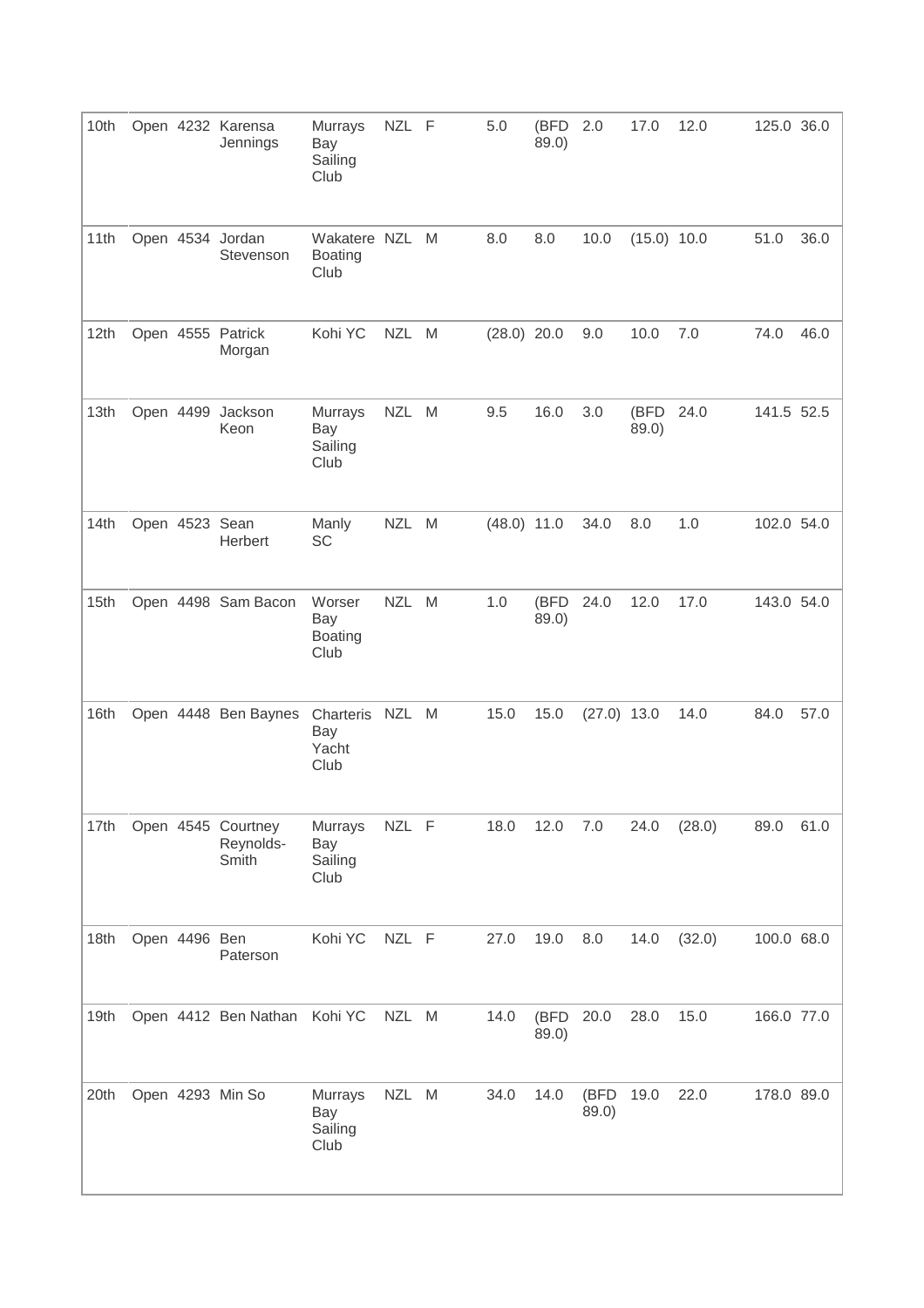| 21st |                | Open 4526 Henry<br>Wilson               | Murrays<br>Bay<br>Sailing<br>Club       | NZL M      |   | 23.0          | $(36.0)$ 28.0 |               | 16.0           | 25.0               | 128.0 92.0 |             |
|------|----------------|-----------------------------------------|-----------------------------------------|------------|---|---------------|---------------|---------------|----------------|--------------------|------------|-------------|
| 22nd |                | Open 4402 Reece<br>Caulfield            | Torbay<br>Sailing<br>Club               | <b>NZL</b> | M | 19.0          | 31.0          | $(33.0)$ 22.0 |                | 21.0               | 126.0 93.0 |             |
| 23rd |                | Open 4449 Josh Berry                    | Murrays<br>Bay<br>Sailing<br>Club       | <b>NZL</b> | M | 22.0          | $(29.0)$ 26.0 |               | 18.0           | 29.0               | 124.0 95.0 |             |
| 24th |                | Open 4525 Ben Beasley Wakatere NZL      | <b>Boating</b><br>Club                  |            | M | 20.0          | (BFD<br>89.0) | 19.0          | 26.0           | 35.0               |            | 189.0 100.0 |
| 25th |                | Open 4098 Wilson<br>Murray              | Charteris<br>Bay<br>Yacht<br>Club       | <b>NZL</b> | M | $(33.0)$ 22.0 |               | 31.0          | 27.0           | 26.0               |            | 139.0 106.0 |
| 26th |                | Open 4465 William<br>Shapland           | Kohi YC                                 | NZL M      |   | 6.0           | 9.0           | 5.0           | (DNC)<br>89.0) | <b>DNC</b><br>89.0 |            | 198.0 109.0 |
| 27th | Open 4575      | Gavin<br><b>Ninnes</b>                  | French<br>Bay<br>Yacht<br>Club          | <b>NZL</b> | M | $(73.0)$ 38.0 |               | 17.0          | 20.0           | 34.0               |            | 182.0 109.0 |
| 28th |                | Open 4476 Brianna<br>Reynolds-<br>Smith | Murrays<br>Bay<br>Sailing<br>Club       | NZL F      |   | 21.0          | 28.0          | 25.0          | 36.0           | (54.0)             |            | 164.0 110.0 |
| 29th |                | Open 4362 Elliot Bacon                  | Worser<br>Bay<br><b>Boating</b><br>Club | <b>NZL</b> | M | 25.0          | 27.0          | 41.0          | 21.0           | (42.5)             |            | 156.5 114.0 |
| 30th | Open 4578 Luke | Cashmore                                | Wakatere NZL<br><b>Boating</b><br>Club  |            | M | 32.0          | 23.0          | 39.0          | $(45.0)$ 27.0  |                    |            | 166.0 121.0 |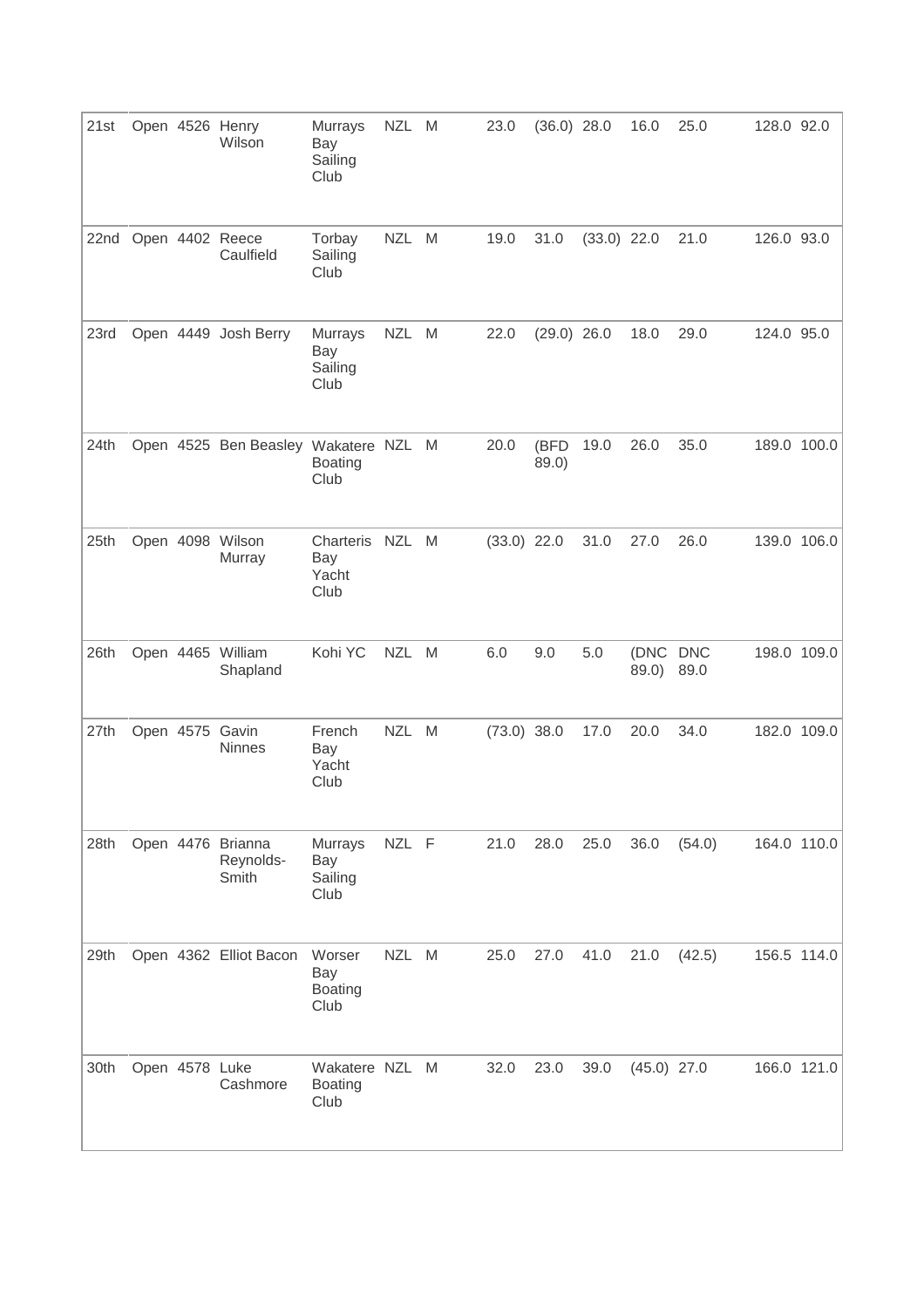| 31st |        |               | Open 4543 Jonathon<br>Weston       | Murrays<br>Bay<br>Sailing<br>Club       | <b>NZL</b> | M | 12.0          | $(21.0)$ DNE  | 89.0          | 9.0                | 20.0 | 151.0 130.0 |
|------|--------|---------------|------------------------------------|-----------------------------------------|------------|---|---------------|---------------|---------------|--------------------|------|-------------|
| 32nd |        |               | Open 4507 Samantha<br><b>Stock</b> | Murrays<br>Bay<br>Sailing<br>Club       | NZL F      |   | 36.0          | 26.0          | $(45.0)$ 42.0 |                    | 33.0 | 182.0 137.0 |
| 33rd |        |               | Open 3935 Caleb Armit              | Murrays<br>Bay<br>Sailing<br>Club       | <b>NZL</b> | M | 44.0          | $(56.0)$ 36.0 |               | 23.0               | 36.0 | 195.0 139.0 |
| 34th |        |               | Open 4288 Zachery<br>Scheiwe       | Charteris NZL M<br>Bay<br>Yacht<br>Club |            |   | 17.0          | (BFD<br>89.0) | 16.0          | <b>BFD</b><br>89.0 | 19.0 | 230.0 141.0 |
| 35th |        |               | Open 3738 James<br>Sheldon         | Bay of<br>Islands<br>Yacht<br>Club      | <b>NZL</b> | M | 45.0          | 39.0          | (BFD<br>89.0) | 32.0               | 30.0 | 235.0 146.0 |
| 36th |        |               | Open 4433 George<br>Angus          | Kohi YC                                 | NZL M      |   | 61.0          | (BFD<br>89.0) | 12.0          | 29.0               | 46.5 | 237.5 148.5 |
| 37th |        |               | Open 5940 Georgia<br><b>Baker</b>  | Weir<br>Wood<br>Sailing<br>Club         | GBR F      |   | 43.0          | 30.0          | $(65.0)$ 33.0 |                    | 45.0 | 216.0 151.0 |
| 38th |        | Open 4184 Max | McLachlan                          | Naval<br>Point<br>Club<br>Lyttelton     | NZL M      |   | $(53.0)$ 33.0 |               | 53.0          | 25.0               | 42.5 | 206.5 153.5 |
| 39th | Open 4 |               | Annabelle<br>Rennie-<br>Younger    | Murrays<br>Bay<br>Sailing<br>Club       | NZL F      |   | 35.0          | 32.0          | 30.0          | $(58.0)$ 57.0      |      | 212.0 154.0 |
| 40th |        |               | Open 4006 Louis Nel                | Charteris NZL M<br>Bay                  |            |   | 41.0          | 41.0          | $(48.0)$ 35.0 |                    | 40.0 | 205.0 157.0 |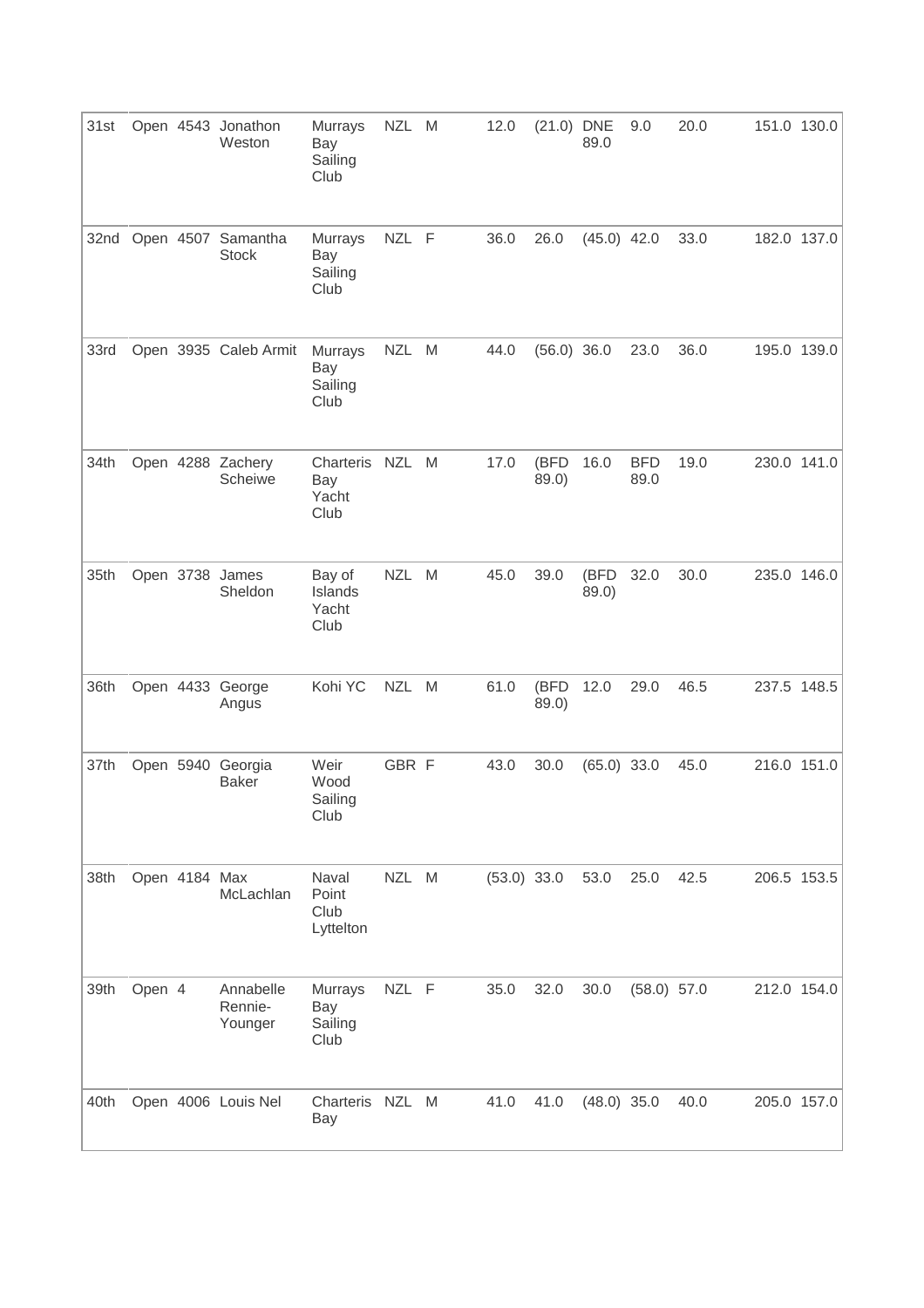|      |               |                                      | Yacht<br>Club                           |            |   |               |               |               |                    |      |             |
|------|---------------|--------------------------------------|-----------------------------------------|------------|---|---------------|---------------|---------------|--------------------|------|-------------|
| 41st |               | Open 3685 Kaya Tobin                 | Bay of<br>Islands<br>Yacht<br>Club      | NZL F      |   | 31.0          | 45.0          | 35.0          | $(52.0)$ 46.5      |      | 209.5 157.5 |
| 42nd |               | Open 4544 Campbell<br>Stanton        | Murrays<br>Bay<br>Sailing<br>Club       | <b>NZL</b> | M | 29.0          | 17.0          | (BFD<br>89.0) | <b>BFD</b><br>89.0 | 23.0 | 247.0 158.0 |
| 43rd |               | Open 4409 Alice Haslett Wakatere NZL | <b>Boating</b><br>Club                  |            |   | 30.0          | 18.0          | 21.0          | (DNC DNC<br>89.0)  | 89.0 | 247.0 158.0 |
| 44th |               | Open 4343 Jack Honey                 | Bay of<br>Islands<br>Yacht<br>Club      | <b>NZL</b> | M | 46.0          | $(61.0)$ 29.0 |               | 40.0               | 48.0 | 224.0 163.0 |
| 45th |               | Open 4158 Lloyd<br>Perratt           | Murrays<br>Bay<br>Sailing<br>Club       | <b>NZL</b> | M | $(52.0)$ 42.0 |               | 38.0          | 38.0               | 49.0 | 219.0 167.0 |
| 46th |               | Open 4195 Rupert<br>Limbrick         | Charteris<br>Bay<br>Yacht<br>Club       | <b>NZL</b> | M | 66.0          | 24.0          | (BFD<br>89.0) | 41.0               | 37.0 | 257.0 168.0 |
| 47th | Open 3988 Tal | Rabinovich                           | Murrays<br>Bay<br>Sailing<br>Club       | NZL F      |   | 54.0          | 34.0          | $(55.0)$ 31.0 |                    | 51.0 | 225.0 170.0 |
| 48th |               | Open 4249 Fergus<br>Frame            | Charteris NZL M<br>Bay<br>Yacht<br>Club |            |   | 26.0          | (BFD<br>89.0) | 18.0          | <b>BFD</b><br>89.0 | 39.0 | 261.0 172.0 |
| 49th |               | Open 4355 Melissa<br>Kennett         | Naval<br>Point<br>Club<br>Lyttelton     | NZL M      |   | 38.0          | 25.0          | $(64.0)$ 51.0 |                    | 58.0 | 236.0 172.0 |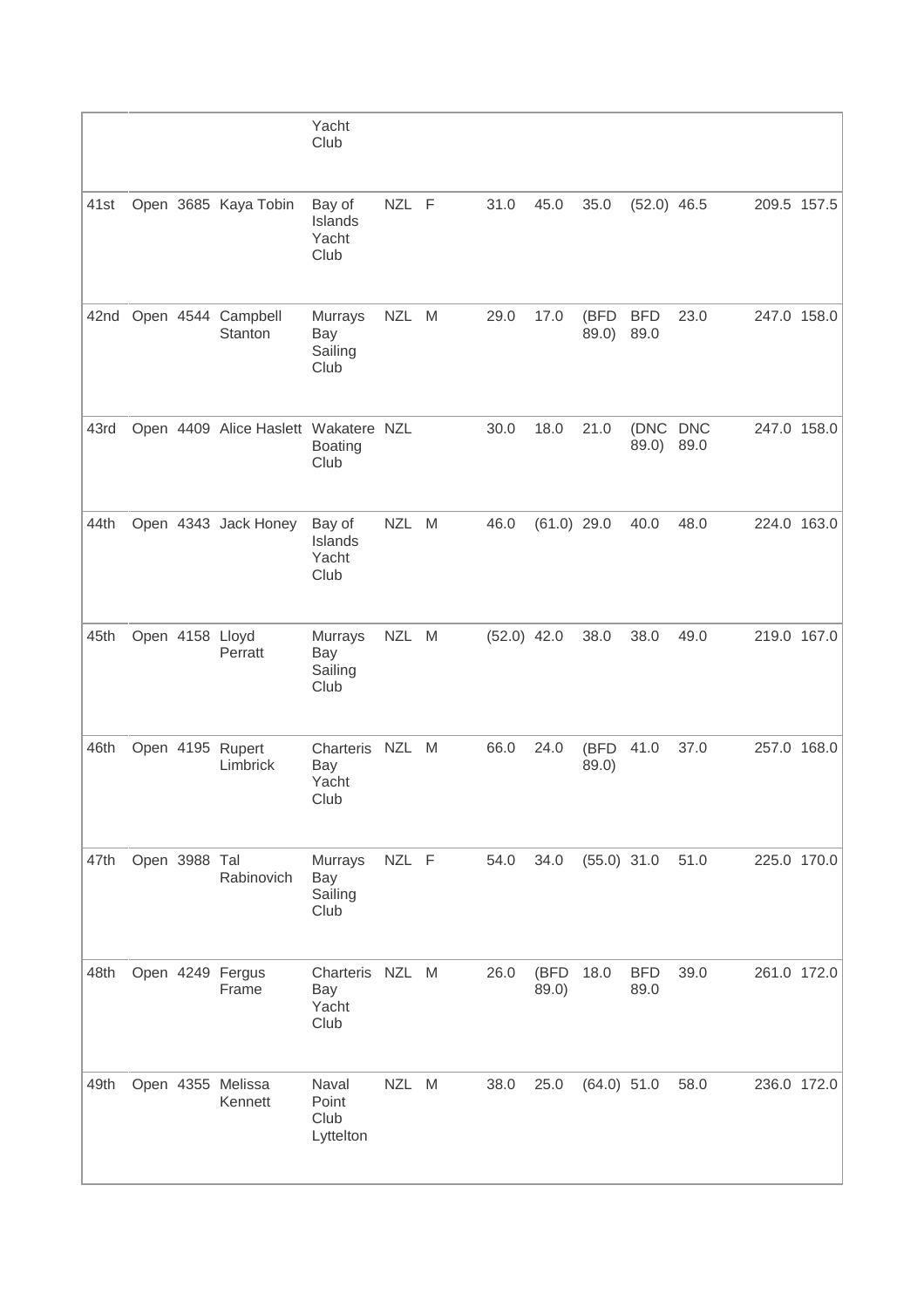| 50th |                 | Open 4204 David<br>Buchanan     | Charteris NZL<br>Bay<br>Yacht<br>Club   |            | M | $(60.0)$ 35.0 |               | 32.0          | 50.0          | 55.0   | 232.0 172.0 |
|------|-----------------|---------------------------------|-----------------------------------------|------------|---|---------------|---------------|---------------|---------------|--------|-------------|
| 51st |                 | Open 4230 Monty<br>Alderson     | Kohi YC                                 | <b>NZL</b> | M | 51.0          | $(59.0)$ 40.0 |               | 37.0          | 44.0   | 231.0 172.0 |
|      |                 | 52nd Open 4508 Matthew<br>Ross  | Kohi YC                                 | <b>NZL</b> | M | 47.0          | 44.0          | $(62.0)$ 43.0 |               | 38.0   | 234.0 172.0 |
| 53rd |                 | Open 4218 Maren<br>Howarth      | Murrays<br>Bay<br>Sailing<br>Club       | NZL F      |   | $(64.0)$ 40.0 |               | 37.0          | 34.0          | 64.0   | 239.0 175.0 |
| 54th |                 | Open 4330 Emma<br>Sheldon       | Bay of<br>Islands<br>Yacht<br>Club      | NZL F      |   | 37.0          | 48.0          | 51.0          | 47.0          | (72.0) | 255.0 183.0 |
| 55th |                 | Open 4413 Ashton Guy            | Kohi YC                                 | NZL M      |   | 55.0          | (BFD<br>89.0) | 43.0          | 30.0          | 56.0   | 273.0 184.0 |
| 56th | Open 4533 Luke  | Tomlinson                       | Wakatere NZL<br><b>Boating</b><br>Club  |            | M | 39.0          | 51.0          | 42.0          | 55.0          | (62.0) | 249.0 187.0 |
| 57th |                 | Open 4398 Rebecca<br>Morgan     | Kohi YC                                 | NZL F      |   | 49.0          | 46.0          | 49.0          | (65.0) 50.0   |        | 259.0 194.0 |
| 58th | Open 3968 Scott | Morrison                        | Charteris NZL M<br>Bay<br>Yacht<br>Club |            |   | 42.0          | 50.0          | 57.0          | 49.0          | (61.0) | 259.0 198.0 |
| 59th |                 | Open 4546 Zoe Dawson Kohi YC    |                                         | NZL F      |   | 65.0          | (BFD<br>89.0) | 46.0          | 39.0          | 52.0   | 291.0 202.0 |
| 60th |                 | Open 4346 Annabelle<br>Limbrick | Charteris NZL F<br>Bay<br>Yacht<br>Club |            |   | 56.0          | 47.0          | 58.0          | $(62.0)$ 41.0 |        | 264.0 202.0 |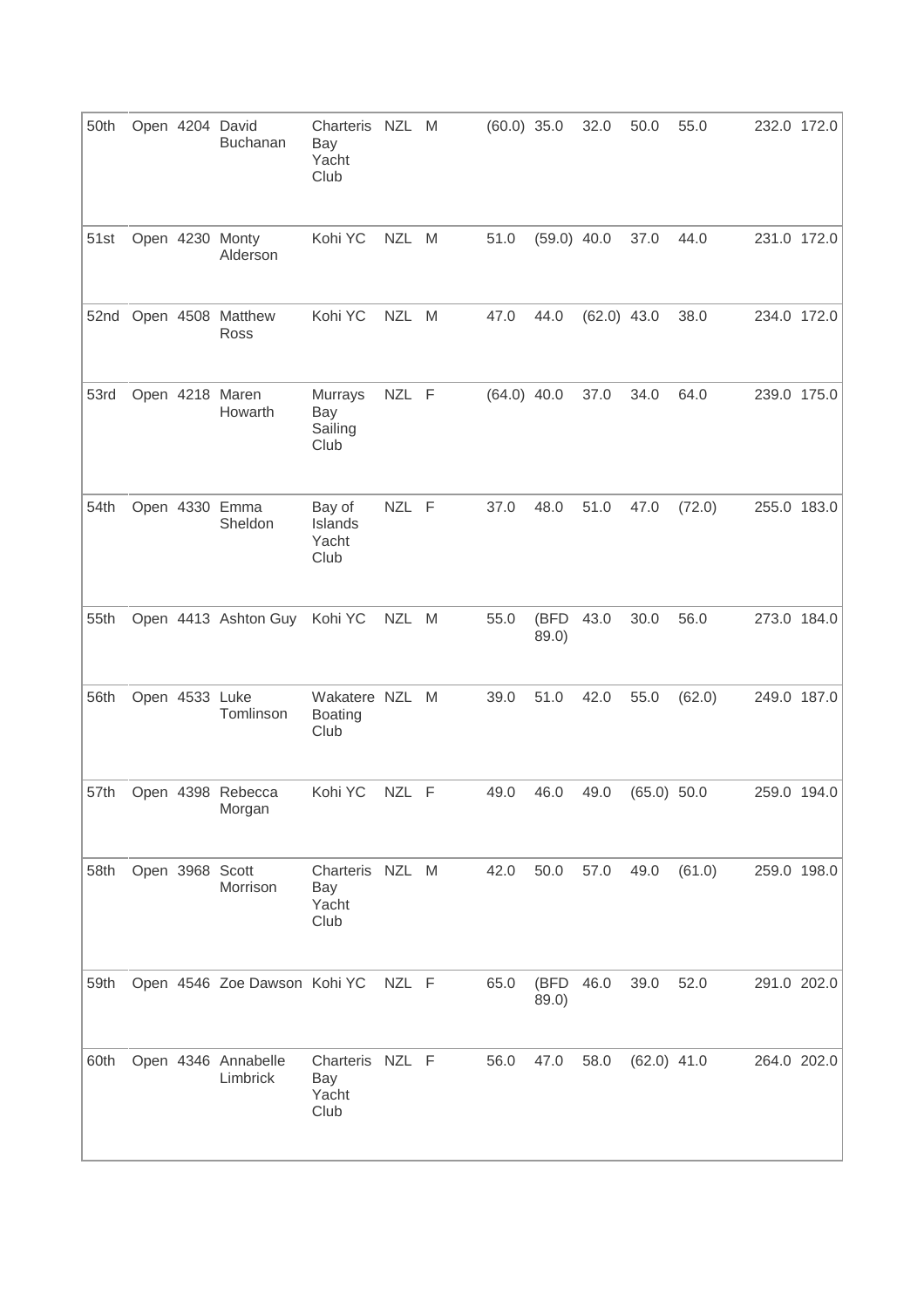| 61st |                |           | Open 4516 Jarvis Cross              | North<br>Otago<br><b>YPBC</b>            | <b>NZL</b> | M | 57.0          | 52.0          | $(60.0)$ 46.0              |                    | 53.0   | 268.0 208.0 |
|------|----------------|-----------|-------------------------------------|------------------------------------------|------------|---|---------------|---------------|----------------------------|--------------------|--------|-------------|
| 62nd | Open 3673 Toby |           | Nathan                              | Kohi YC                                  | NZL M      |   | 50.0          | 55.0          | 47.0                       | 59.0               | (60.0) | 271.0 211.0 |
| 63rd |                | Open 3847 | Benjamin<br>Chapelow                | Murrays<br>Bay<br>Sailing<br>Club        | <b>NZL</b> | M | (69.0) 60.0   |               | 54.0                       | 44.0               | 59.0   | 286.0 217.0 |
| 64th |                |           | Open 4063 Victor Allen              | Wakatere NZL<br><b>Boating</b><br>Club   |            | M | $(68.0)$ 53.0 |               | 44.0                       | 61.0               | 65.0   | 291.0 223.0 |
| 65th |                |           | Open 4396 Francesco<br>Kayrouz      | Wakatere NZL<br><b>Boating</b><br>Club   |            | M | 40.0          | (RET<br>89.0) | <b>BFD</b><br>89.0         | <b>BFD</b><br>89.0 | 8.0    | 315.0 226.0 |
| 66th |                |           | Open 4178 Edward<br>Macalister      | Charteris NZL<br>Bay<br>Yacht<br>Club    |            | M | 58.0          | 54.0          | 50.0                       | 64.0               | (68.0) | 294.0 226.0 |
| 67th |                |           | Open 4421 Harry<br>Dalbeth          | Wakatere NZL<br><b>Boating</b><br>Club   |            | M | 59.0          | (BFD<br>89.0) | <b>DNE</b><br>89.0         | 54.0               | 31.0   | 322.0 233.0 |
|      |                |           | 68th Open 3522 Hamish<br>Cossey     | Waiuku                                   | NZL M      |   |               |               | 70.0 43.0 56.0 66.0 (73.0) |                    |        | 308.0 235.0 |
| 69th |                |           | Open 4473 Lachlan<br><b>Stewart</b> | Wakatere NZL M<br><b>Boating</b><br>Club |            |   | 63.0          | 37.0          | 52.0                       | (DNC DNC<br>89.0)  | 89.0   | 330.0 241.0 |
| 70th |                |           | Open 4334 Abhinav<br>Makam          | Kohi YC                                  | NZL M      |   | $(76.0)$ 49.0 |               | 63.0                       | 57.0               | 75.0   | 320.0 244.0 |
| 71st | Open 4287 Ruby |           | <b>Baynes</b>                       | Charteris NZL F<br>Bay<br>Yacht<br>Club  |            |   | 62.0          | 62.0          | 61.0                       | 60.0               | (67.0) | 312.0 245.0 |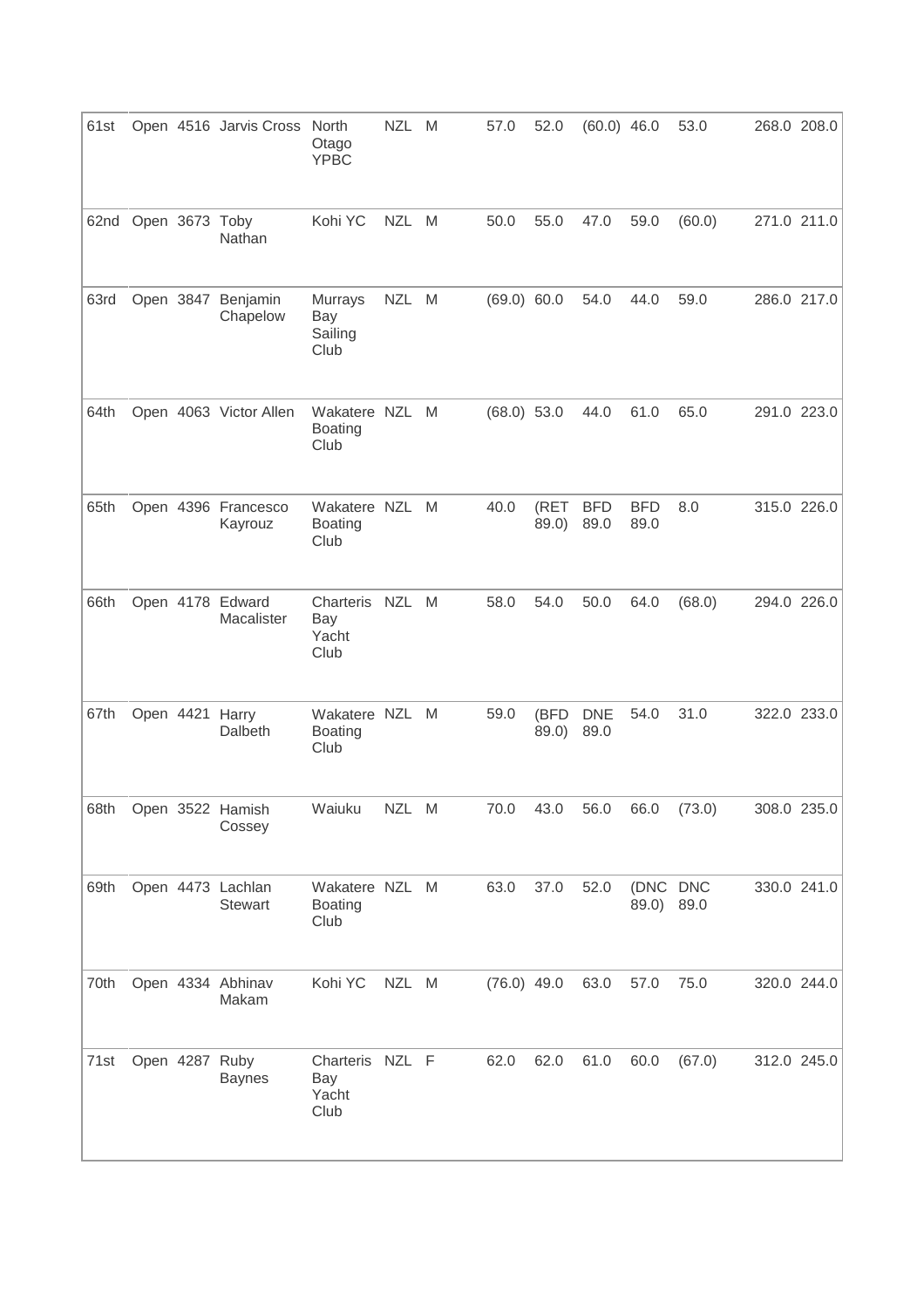|      |           |                | 72nd Open 4300 Thomas<br>Crook         | Wakatere NZL<br><b>Boating</b><br>Club   |            | M | 71.0                   | (BFD<br>89.0)      | 67.0               | 53.0               | 66.0               | 346.0 257.0 |
|------|-----------|----------------|----------------------------------------|------------------------------------------|------------|---|------------------------|--------------------|--------------------|--------------------|--------------------|-------------|
| 73rd |           |                | Open 4019 Riaan Nel                    | Charteris NZL M<br>Bay<br>Yacht<br>Club  |            |   | $(72.0)$ 57.0          |                    | 66.0               | 67.0               | 71.0               | 333.0 261.0 |
| 74th |           |                | Open 4350 Rainer<br>Willcock           | Charteris<br>Bay<br>Yacht<br>Club        | NZL M      |   | 67.0                   | 58.0               | 68.0               | 68.0               | (76.0)             | 337.0 261.0 |
| 75th |           |                | Open 4429 Robbie<br>McCutcheon Boating | Wakatere NZL<br>Club                     |            | M | (DNC DNC<br>89.0)      | 89.0               | <b>DNC</b><br>89.0 | <b>BFD</b><br>89.0 | 11.0               | 367.0 278.0 |
| 76th |           |                | Open 4213 Jamie Soper Charteris NZL M  | Bay<br>Yacht<br>Club                     |            |   | 75.0                   | 64.0               | 69.0               | 70.0               | (77.0)             | 355.0 278.0 |
| 77th |           |                | Open 4310 Henry<br>Angus               | Kohi YC                                  | <b>NZL</b> | M | 74.0                   | 63.0               | 59.0               | (DNC DNC<br>89.0)  | 89.0               | 374.0 285.0 |
| 78th |           | Open 4348 Luke | Cameron-<br>Smith                      | Kohi YC                                  | <b>NZL</b> | M | (DNC)<br>89.0)         | <b>DNC</b><br>89.0 | <b>DNC</b><br>89.0 | 48.0               | 69.0               | 384.0 295.0 |
| 79th | Open 4382 |                |                                        |                                          |            |   | (DNC DNC<br>89.0)      | 89.0               | <b>DNC</b><br>89.0 | 56.0               | 63.0               | 386.0 297.0 |
| 80th | Open 4155 |                |                                        |                                          |            |   | (DNC DNC<br>89.0) 89.0 |                    | <b>DNC</b><br>89.0 | 63.0               | 74.0               | 404.0 315.0 |
| 81st |           | Open 4404 Jay  | McDowell                               | Wakatere NZL M<br><b>Boating</b><br>Club |            |   | (DNC DNC<br>89.0) 89.0 |                    | <b>DNC</b><br>89.0 | 69.0               | 70.0               | 406.0 317.0 |
|      |           |                | 82nd Open 4580 Jack Rush               | Wakatere NZL M<br><b>Boating</b><br>Club |            |   | (DNC DNC<br>89.0) 89.0 |                    | <b>DNC</b><br>89.0 | <b>DNC</b><br>89.0 | <b>DNC</b><br>89.0 | 445.0 356.0 |